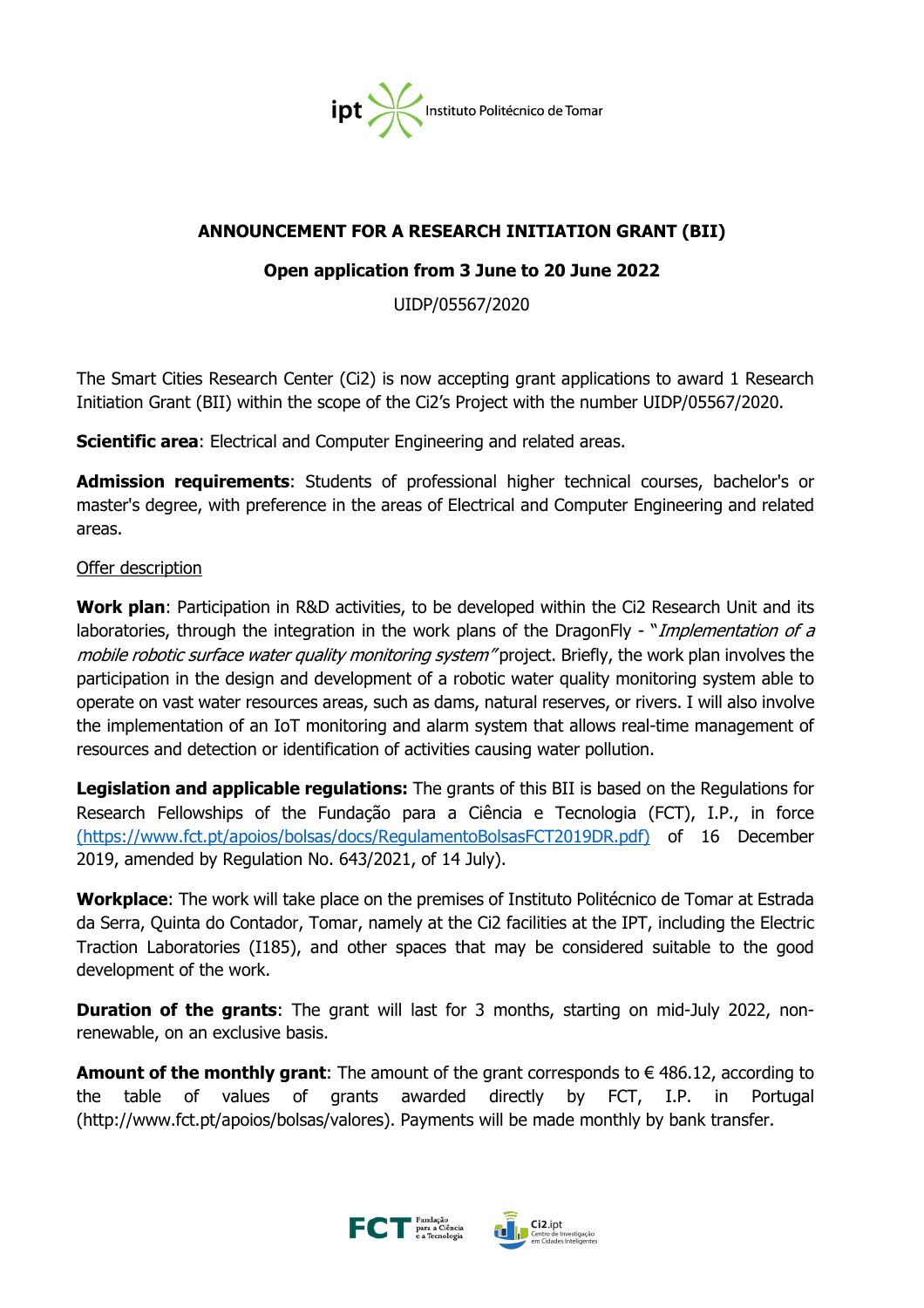

Selection process

**Selection method to be applied**: Merit of candidates measured by the evaluation of their curriculum to be classified on a scale of 0 to 20 values, according to the following formula and valuation criteria:

 $N = 5 \times FC + IES + AC + CV$ 

On what:

 $N =$  Classification obtained, from zero to twenty with rounding to the units;

FC = Fraction of credits already obtained compared to the total credits of the course in which the students are enrolled;

IES = Higher Education Institution in which the students are enrolled considering 5 values if the candidate is enrolled in a course at the Polytechnic Institute of Tomar and 2 value if enrolled in a course from another institution;

AC = Alignment of the course (in which the students are enrolled in) with the work plan, considering 4 values if it is a course in the areas Electrical and Computer Engineering, and 2 value if it is a course in the areas of electricity and energy, or electronics and automation, or related fields;

 $CV = Up$  to 6 values as a result of the analysis of each candidate's resume, prioritizing their previous experience in research activities.

Candidates will be ranked in descending order of classification, and in the event of a tie in the classification obtained, in this order:

- a) The candidate with the best score in the IES factor;
- b) The candidate with the best score on the CV factor;
- c) The candidate with the best score in the FC factor;
- d) The candidate with the best score in the AC factor;
- e) The applicant with a minor age.

If none of the applicants are considered to meet the necessary requirements to perform the tasks specified in the Work Plan, the grant will not be awarded. Applicants who do not obtain a minimum score of 10 (ten) on a scale of 0 (zero) to 20 (twenty) in any of the selection methods shall be excluded from the selection process.

**Composition of the Selection Panel**: Manuel Fernando Martins de Barros (Chairman), Henrique Joaquim de Oliveira Pinho and Pedro Manuel Granchinho de Matos (effective members), and Carlos Alberto Farinha Ferreira (facultative member), Adjunct Professors of the Department of Engineering of the Polytechnic Institute of Tomar.